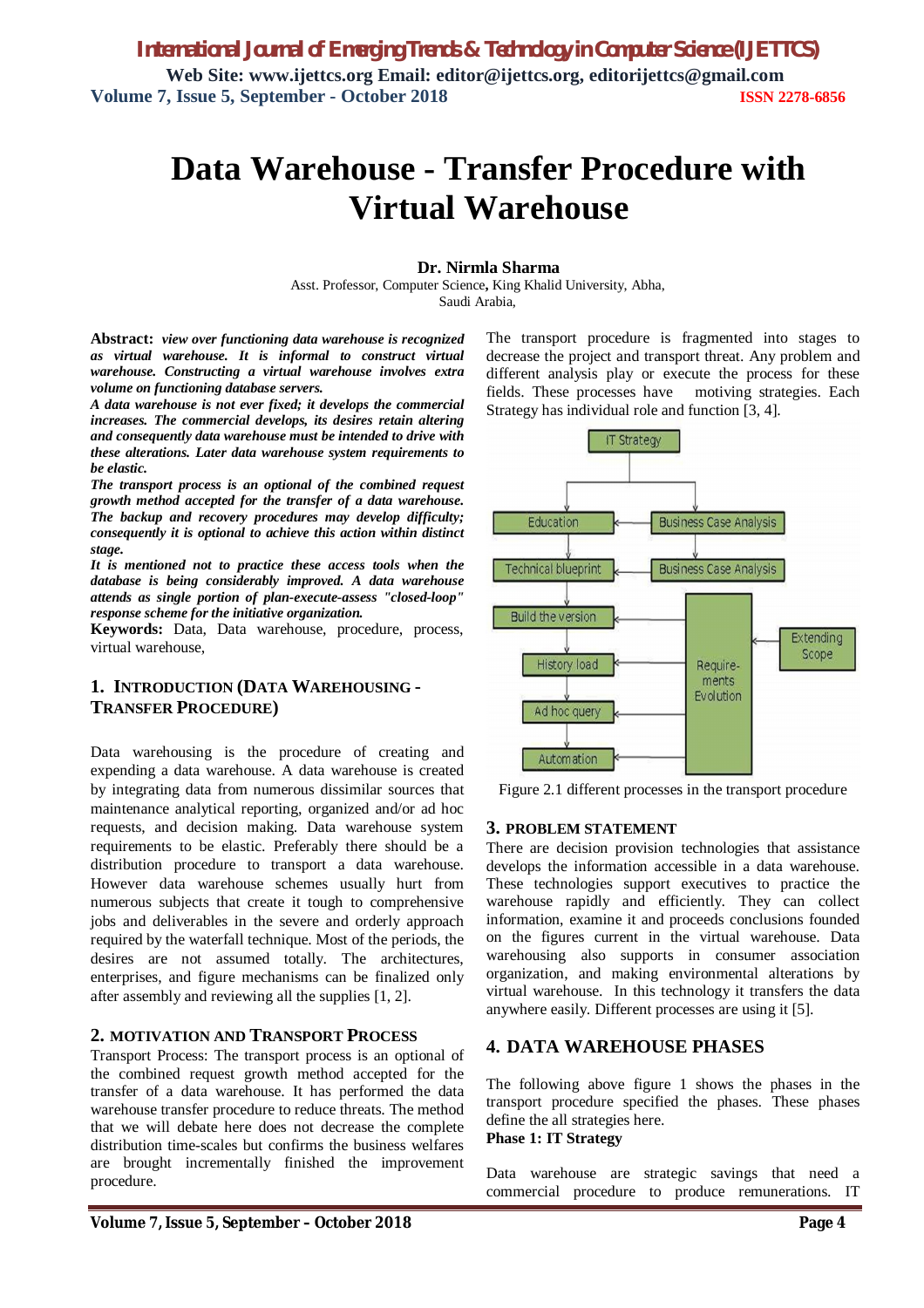### *International Journal of Emerging Trends & Technology in Computer Science (IJETTCS)*

**Web Site: www.ijettcs.org Email: editor@ijettcs.org, editorijettcs@gmail.com Volume 7, Issue 5, September - October 2018 ISSN 2278-6856**

Strategy is essential to obtain and recollect funding for the project.

#### **Phase 2: Business Case**

The goal of business case is to assessment commercial remunerations that should be consequent from using a data warehouse. These remunerations may not be quantifiable but the predictable remunerations requirement to be obviously specified.

#### **Phase 3: Education and Prototyping**

Establishments research with the impression of data analysis and instruct themselves on the worth of needing a data warehouse earlier relaxing for a resolution. This is lectured by prototyping. It benefits in sympathetic the probability and welfares of a data warehouse. The prototyping action on a minor measure can stimulate informative procedure as long as:

• The prototype statements a distinct technical goal.

• The prototype can be frightened away after the possibility notion has been exposed.

• The movement statements a minor subsection of ultimate data content of the data warehouse.

• The movement period is non-critical.

#### **Phase 4: Business Requirements**

To deliver quality deliverables, we should create assured the complete requests are assumed. If we recognize the business requirements for together temporary and mediumterm, then we can project an explanation to achieve temporary desires. The temporary explanation can then be developed to a complete explanation.

The following features are determined in this phase:

Effects to define in this phase are following.

• The commercial instruction to be functional on data.

• The logical model for statistics within the data warehouse.

- The query outlines for the instantaneous requisite.
- The foundation organizations that deliver this figures.

#### **Phase 5: Technical Blueprint**

This phase must to transport a complete architecture sufficient the long term desires. This phase also transport the mechanisms that must be applied in a short term to originate any commercial profit. The blueprint is requirement to recognize the followings.

- The complete scheme architecture.
- The statistics retaining strategy.
- The backup and recovery approach.
- The server and data mart structural design.
- The capability strategy for hardware and organisation.
- The modules of database enterprise.

#### **Phase 6: Building the version**

In this phase, the first manufacture deliverable is created. This manufacture deliverable is the least module of a data warehouse. This least module enhances commercial profit.

#### **Phase 7: History Load**

This is the stage where the remainder of the mandatory history is loaded into the data warehouse. In this stage, we do not enhance original objects, but extra physical tables would possibly be produced to supply augmented data dimensions.

Let us precedes an instance. Assume the build version phase has transported a wholesale auctions analysis data warehouse with 2 months' value of history. This statistics will permit the consumer to evaluate individual the current developments and statement the temporary concerns. The consumer in this situation cannot recognize annual and periodic movements. To support him do so, last 2 years' sales past could be overloaded from the documentation. Now the 40GB data is comprehensive to 400GB.

#### **Phase 8: Ad hoc Query**

In this stage, we organize an ad hoc query implement that is recycled to activate a data warehouse. These implements can produce the database query. It is mentioned not to practice these access tools when the database is being considerably improved.

#### **Phase 9: Automation**

In this stage, functioning organisation procedures are entirely computerized. These would contain:

• Converting the statistics into a form appropriate for examination.

• Observing query profiles and formative suitable combinations to preserve system presentation.

• Mining and filling statistics from dissimilar foundation schemes.

• Creating combinations from predefined descriptions within the data warehouse.

• Backing up, repairing, and archiving the data.

#### **Phase 10: Extending Scope**

In this stage, the data warehouse is comprehensive to statement an original established of business requirements. The possibility can be comprehensive in two methods:

• By loading supplementary statistics into the data warehouse.

• By introducing innovative data marts using the current statistics.

This stage should be achieved distinctly, since it includes considerable labours and difficulty.

#### **Phase 11: Requirements Evolution**

From the viewpoint of transport procedure, the desires are always unfixed. They are not fixed. The transport procedure must maintenance this and permits these modifications to be reproduced inside the scheme. This problem is lectured by planning the data warehouse round the practice of data within business growths, as opposite to the data requirements of current inquiries.

The architecture is intended to alteration and grows to competition the business requirements, the development functions as a pseudo-application growth process, where the new desires are frequently fed into the growth events and the incomplete deliverables are created. These incomplete deliverables are fed back to the operators and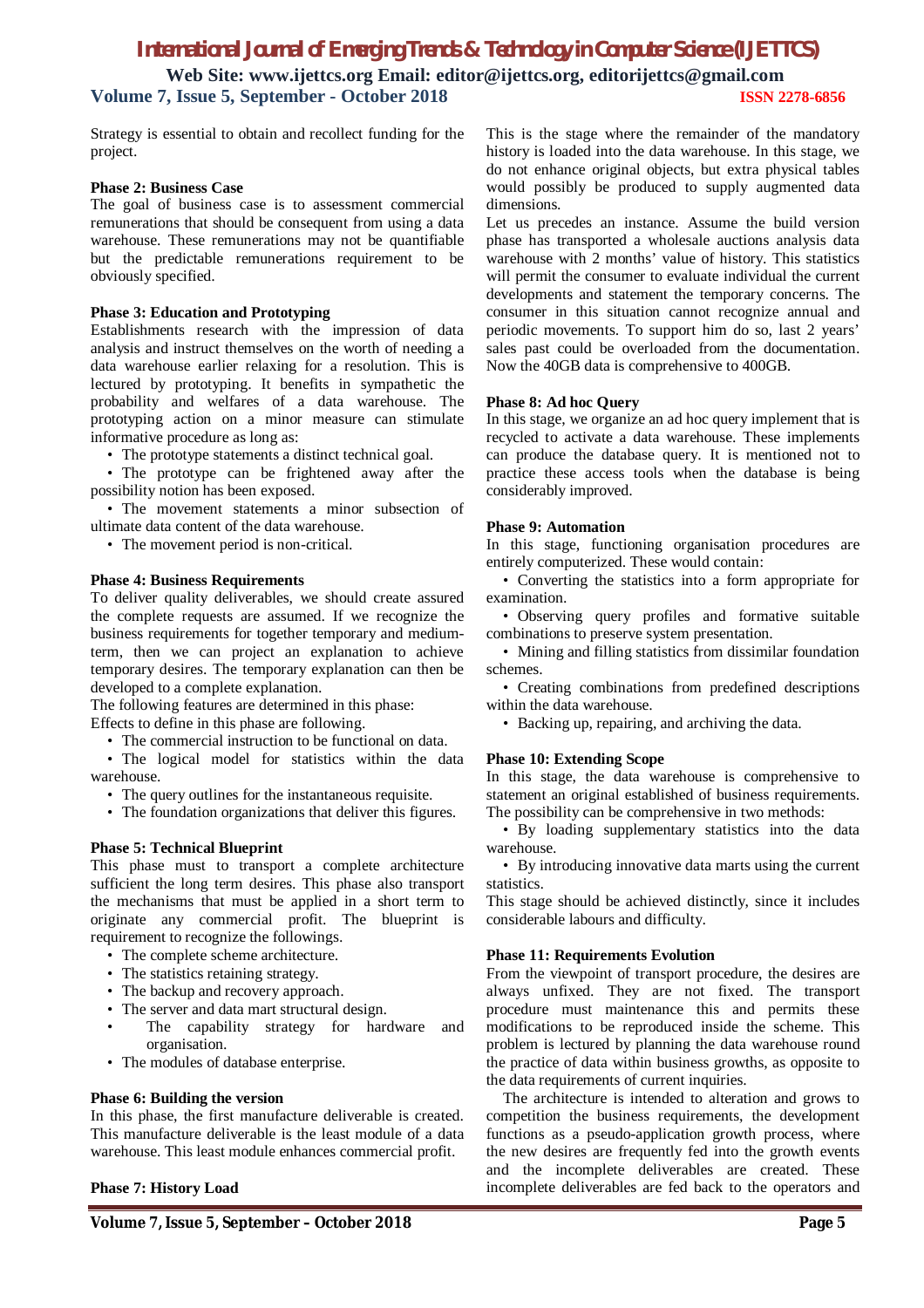## *International Journal of Emerging Trends & Technology in Computer Science (IJETTCS)*

**Web Site: www.ijettcs.org Email: editor@ijettcs.org, editorijettcs@gmail.com Volume 7, Issue 5, September - October 2018 ISSN 2278-6856**

then altered confirming that the complete scheme is recurrently reorganized to happen the commercial requirements [6, 7, 8].

#### **5. DATA WAREHOUSING - SYSTEM PROCESSES**

We have a static number of processes to be functional on the functioning records and we have well-defined methods like use regularized data, retain table small, etc. These methods are appropriate for transporting a clarification. But in case of decision-support systems, we do not recognize what query and process requirements to be performed in forthcoming. Therefore practices functional on functioning folders are not appropriate for data warehouses.

In this procedure, it will deliberate how to figure data warehousing resolutions on top open-system technologies like Unix and relational databases.

#### **5.1 Procedure Flow in Data Warehouse**

There are four major procedures that underwrite to a data warehouse:

- Remove and capacity the data.
- Attack and changing the data.
- Backup and certification the data.
- Managing queries and leading them to the suitable statistics foundations.

Procedure flow figure shows how to movement in data and virtual warehouse below.



Figure 2 Procedure Flow in Data Warehouse This figure represents to each process below.

#### **5.1 Extract and Load Process**

Data extraction precedes statistics from the foundation organizations. Data load precedes the extracted data and loads it into the data warehouse.

Earlier loading the data into the data warehouse, the statistics extracted from the external sources must be rebuilt.

#### **5.2 Controlling the Procedure**

Controlling the procedure includes responsible when to start data extraction and the uniformity patterned on data. Controlling process confirms that the tools, the logic components, and the programs are performed in accurate order and at exact period. Data requirements to be in a regular state when it is extracted, i.e., the data warehouse

should denote a distinct, reliable form of the figures to the consumer.

For instance, in a client summarizing data warehouse in telecommunication subdivision, it is inconsistent to combine the list of clients at 8 pm on Wednesday from a consumer database with the consumer contribution actions up to 8 pm on Tuesday. This would mean that we are outcome the consumers for whom there are no related contributions.

#### **5.3 Loading the Data**

Subsequently extracting the data, it is loaded into a shortterm data collection where it is prepared up and completed reliable. Reliability orders are performed only when all the information foundations have been loaded into the shortterm data collection.

#### **5.4 Clean and Transform Procedure**

When the data is extracted and loaded into the short-term data collection, it is time to implement Cleaning and Transforming [9, 10]

### **6. CONCLUSION**

The following arguments are to be reserved in attention to create an early statement and transport commercial remunerations. Recognize the construction that is accomplished of developing. It has emphasis on business desires and technical blueprint phases. Border the possibility of the first build phase to the least that transports commercial remunerations. Comprehend the temporary and medium-term necessities of the data warehouse experimental.

Controlling process confirms that the tools, the logic components, and the programs are performed in accurate order and at exact period. Data requirements to be in a regular state when it is extracted, i.e., the data warehouse should denote a distinct, reliable form of the figures to the consumer.

A wholesale auctions study data warehouse, it may be essential to preserve data for 3 years with the latest 6 months data being reserved online. The backup and recovery procedures may develop difficulty; consequently it is optional to achieve this action within a distinct stage in virtual warehouse.

#### **7. FUTURE WORK**

With growing of Internet, there is requirement of consumers to contact statistics connected. Later upcoming profile of data warehouse would be actual dissimilar from what is being made currently. It has realized that dimension of exposed database has developed roughly binary its scale in previous insufficient centuries, it displays important assessment that it covers.